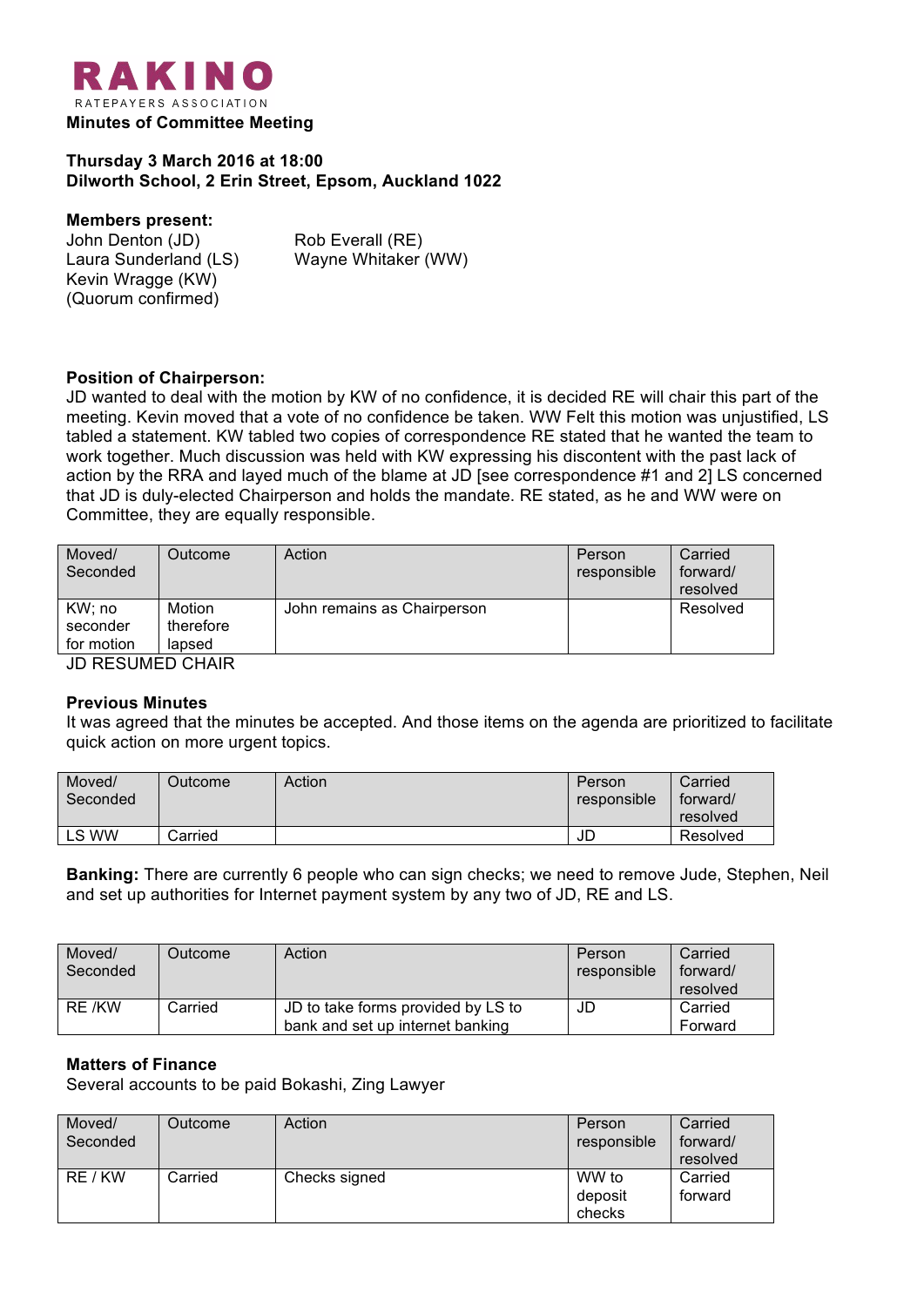

### JD clarified matters of finance to KW

# **AT and ferry Schedule**

Now that JD is well, a meeting can be arranged between AT and RRA to clarify state of Ferry timetable and possibility of other sailing times, including changing the lost Wednesday sailing to Saturday morning. It was agreed that JD, RE and KW would attend on behalf of the Committee.

Items of organization, AT Belaire and Council were discussed and some clarification was sought; and who gets the levy, how fares are structured, who decides on services. It was decided that the purpose of the meeting should be to clarify 'Can we make changes now'? What say do we have in future schedules, why was notice so short.

| Moved/<br>Seconded | Outcome | Action                            | Person<br>responsible | Carried<br>forward/<br>resolved |
|--------------------|---------|-----------------------------------|-----------------------|---------------------------------|
| JD RE              | Carried | RE to liaise and organize meeting | RE                    | Resolved                        |

**Signage for West Bay:** Carried forward

**Landowner's registry:** Request in and awaiting response

**Office to occupy**: Money from term deposit to be transferred to enable payment.

**Phone box:** carried forward

#### **Correspondence**

Ross Hawkins re clearing of AT land

#### **Dragon Boat races**

RRA committee concerned about health and safety new legislation.

JD concerned that we carry on serving the community in this way.

LS aware of new Legislation and enquired about Insurance.

WW and JD to organize races, JD to inquire about insurance. JD to call for volunteers to help. If no volunteers, no races.

| Moved/<br>Seconded | Outcome | Action                  | Person<br>responsible | Carried<br>forward/<br>resolved |
|--------------------|---------|-------------------------|-----------------------|---------------------------------|
| KW/LS              | Carried | Wayne and JD to arrange | WW id                 | Carried<br>forward              |

**Newsletter:** Needs to be out, it was decided to make a call for volunteers first and then issue **Newsletter** 

| Moved/<br>Seconded | Outcome | Action                         | Person<br>responsible | Carried<br>forward/ |
|--------------------|---------|--------------------------------|-----------------------|---------------------|
|                    |         |                                |                       | resolved            |
| LS/JD              | Carried | Call for volunteers to be made | / WW<br>JD            | Resolved            |

What should we put in newsletter? Decided it was best to review 2015 minutes. Items of concern include membership list, strategic plan.

| Moved/<br>Seconded | Outcome | Action                                           | Person<br>responsible | Carried<br>forward/<br>resolved |
|--------------------|---------|--------------------------------------------------|-----------------------|---------------------------------|
| LS/RE              | Carried | John to draft newsletter/ WW has<br>address list | <b>WW</b>             | Resolved                        |